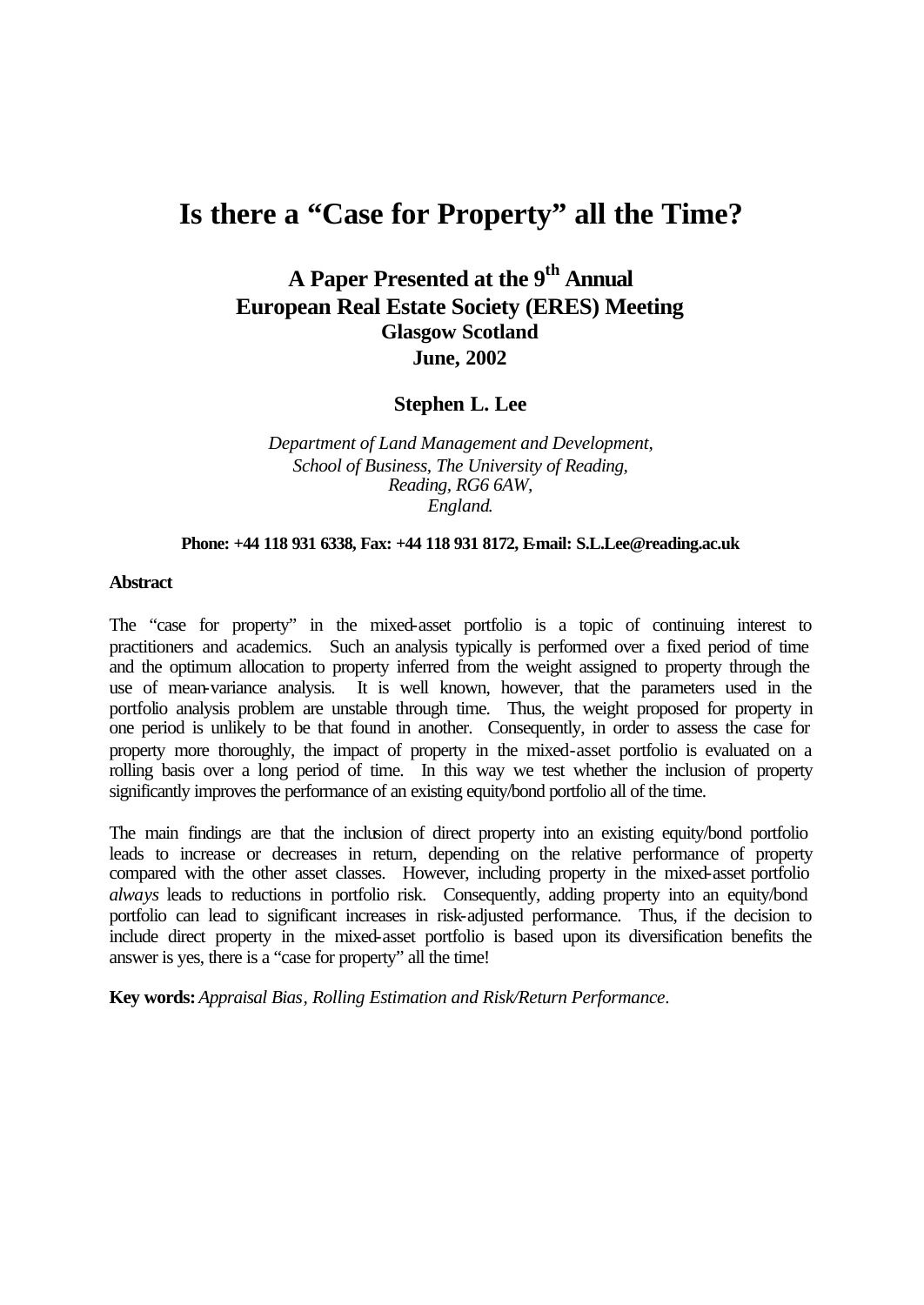### **Is there a "Case for Property" all the Time?**

#### **1. Introduction**

The "case for property" in the mixed-asset portfolio is a topic of continuing interest to practitioners and academics; see MacGregor (1990) and Byrne and Lee (1995) for comprehensive reviews. The analysis is typically based on the use of mean-variance analysis techniques. The early research suggested that the inclusion of property in the mixed-asset portfolio offered large reductions in portfolio risk due to the additional diversification benefits real estate offers over that achieved from combining equities and bonds. Indeed, one study suggested an allocation to property of 100 per cent! Subsequent research has focused on the reasons for such a high weighting to property, which is clearly at odds with actual investor experience. The consensus is that the appraisal-based property data used in the analysis under estimates the 'true' risk characteristics of property and so the benefits of property as a portfolio diversifier are exaggerated. Later research has therefore tried to re-evaluate the case for property under more realistic assumptions about the 'true' nature of property returns, Byrne and Lee (1995). However, this later work is still performed over a fixed period of time, even though it is well known that the parameters used in the portfolio analysis problem are unstable through time (Lee 1998). Thus, the weight proposed for property in one period is unlikely to be that found in another, Lee and Byrne (1995).

Recognising these issues, Sa-Aadu *et al* (2001) proposed testing the diversification benefits of including of property into an existing optimal mixed-asset portfolio, on a rolling basis, to see if property offers improved risk-adjusted performance when it is most needed, i.e. in volatile market conditions. The authors conclude that property, as measured by the NAREIT monthly index, offers addition risk/return benefits above that of small-cap stocks and bonds in the mixedasset portfolio, especially during downturns in the economic cycle.

This paper performs a similar analysis to evaluate the "case for property" in the UK but takes a somewhat different approach. First, the weight assigned to property, in the Sa-Aadu *et al* (2001) approach, could have a large variation over time in the expanded portfolio. Casual observation of actual property holdings by institution investors, however, indicates that there are only minor changes in their holdings over time, and Frost and Savarino (1988) show that constraining the weights within the portfolio leads to better *ex ante* return performance. In addition, the wholesale switching of holdings across the different asset classes, leading to a zero holding in a particular asset class in one period, or an extremely high holding in another, is unlikely to be representative of actual investor experience. Secondly, the property returns used in the Sa-Aadu *et al* (2001) study were based on the performance of the securitised property market, as measured by the NAREIT index, rather than that of the direct property market. There is some doubt as to whether the performance of REITs is equivalent to that of the direct property, see *inter alia* Ambrose *et al* (1992), Gyourko and Keim (1992), Liu and Mei (1992) and Ling and Naranjo (1999) among others. Third, under the Sa-Aadu *et al* (2001) approach the addition of property to the existing mixed-asset portfolio may offer no improvement in risk/adjusted performance. As a consequence, in various periods, the model would indicate a zero holding in property. Thus, any *negative* impact of the inclusion of property on the existing mixed-asset portfolio is excluded from the analysis. Yet, investors need to be aware of the advantages and disadvantages of holding in property in the mixed-asset portfolio. Fourth, the strategic asset allocation (SAA)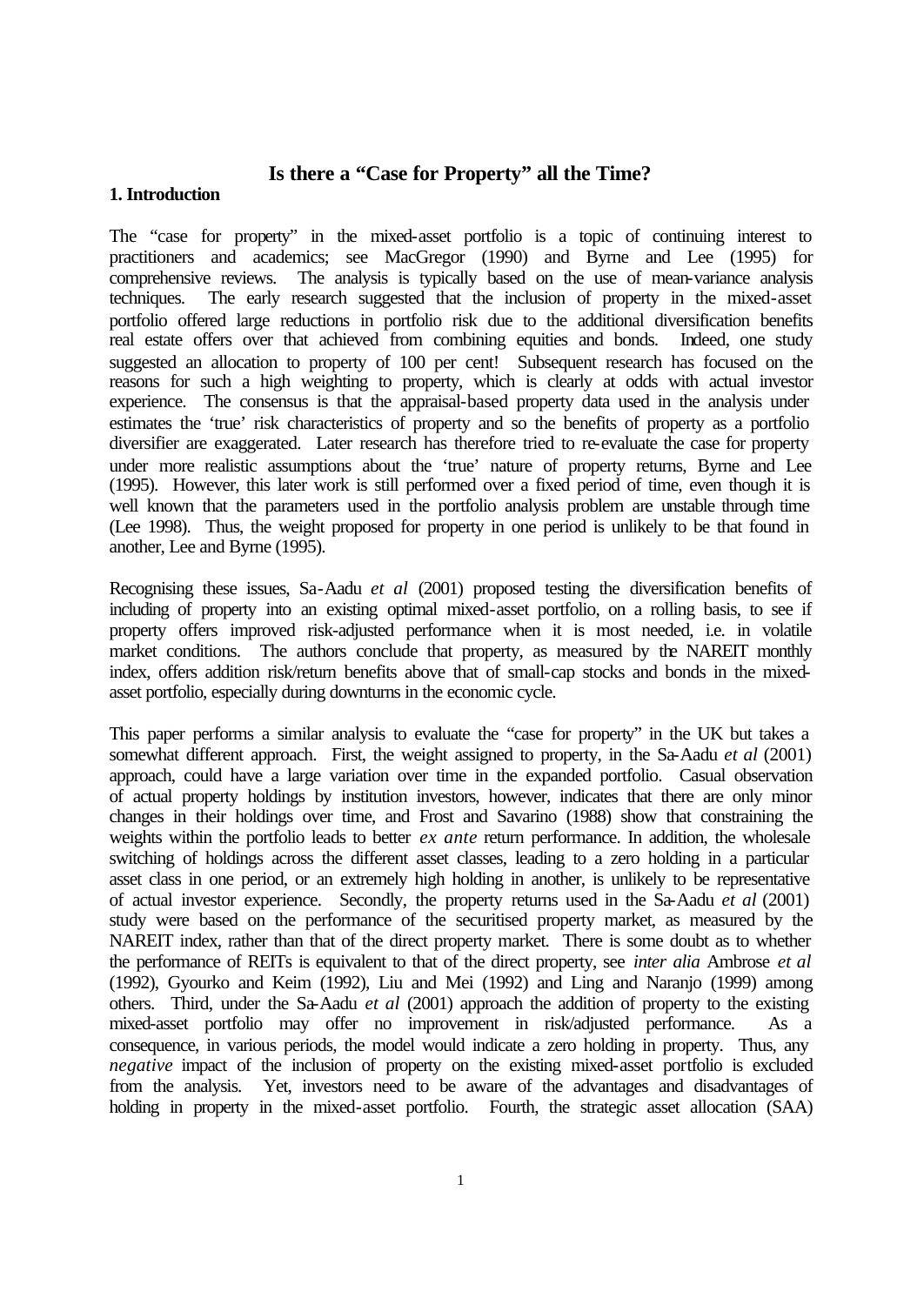decision, that determines the normal weights of the mixed-asset portfolio, is made with reference to the organisations risk tolerance and long-term financial goals. In the case of insurance companies and pension funds this would be based on the actuarial assumptions made about the liabilities of the organisation, liabilities that are not subject to wild fluctuations over time. Thus, the strategic weights will see only minor revisions to take account of changes in the estimates of the portfolio parameters and the different needs of the fund. So, although the SAA of the mixedasset portfolio maybe periodically reviewed and occasionally rebalanced, such decisions will be made only infrequently. Yet Sa-Aadu *et al* (2001) rebalance the portfolio weights on a monthly basis, which most institutional investors would find either impractical or unrealistic. Indeed the long lead times and high search and transaction costs in the direct property market would make such switches in and out of direct property difficult if not impossible to implement, within the one-month holding period, even if such switching was prescribed by the modelling process<sup>1</sup>. Fifth, although the fund manager may be given discretion to deviate from the SAA weights to take advantage of any short-term tactical consideration, such deviations are usually set within tight limits (Harrison, 1992). Consequently, investors need to be aware of the impact that a specific holding in property has on their portfolio rather than widely fluctuating portfolio weights. In other words, the "case for property" needs to be examined in a more realistic framework, with a specific allocation to property, and based upon the returns in the direct property market.

To take account of these concerns the approach here is to analyse the risk/return performance of a number of equity/bond portfolios, calculated on a rolling basis, and then to compare these results with a number of expanded portfolios that also contain a specific holding in direct property over the same period. In this way the increase, or decrease, in performance from including property within the mixed-asset portfolio can be assessed more thoroughly. The remainder of the paper is organised as follows. The next section discusses the data and the desmoothing approach adopted in the paper. Section three describes the research design employed. Results are presented and discussed in section four. Finally, section five concludes the paper.

#### **Data**

l

The data used in this study are the monthly returns of three asset classes: equities, bonds and property. The Financial Times All Share (FTAS) Index is used to represent the performance of the UK equity market. Bonds are represented by the 5-15 years Gilt Index. The source of the direct property market data is on the Insignia Richard Ellis (IREM) Monthly Index, which is based on a sample of 267 properties with a market value of £2.2 billion at the end of December 2001. This data used, in preference to the much larger Investment Property Databank (IPD) Monthly Index, as it is the longest monthly data series currently available (Barber, 1990), while the IREM and the IPD monthly indices show similar performance characteristics (Nanthakumaran and Newell, 1995). The returns data series covering the period 1979:2 to 2001:12, providing a time series of 274 returns. Table 1 contains summary statistics for the monthly return series.

An examination of Table 1 indicates that equities had the highest risk (4.84%) over this period but compensated investors with the highest mean returns (1.36%) (coefficient of variation of

 $1$  McNamara (1999) finds that 2-3 months is the typical transaction time in the UK, even time during normal times.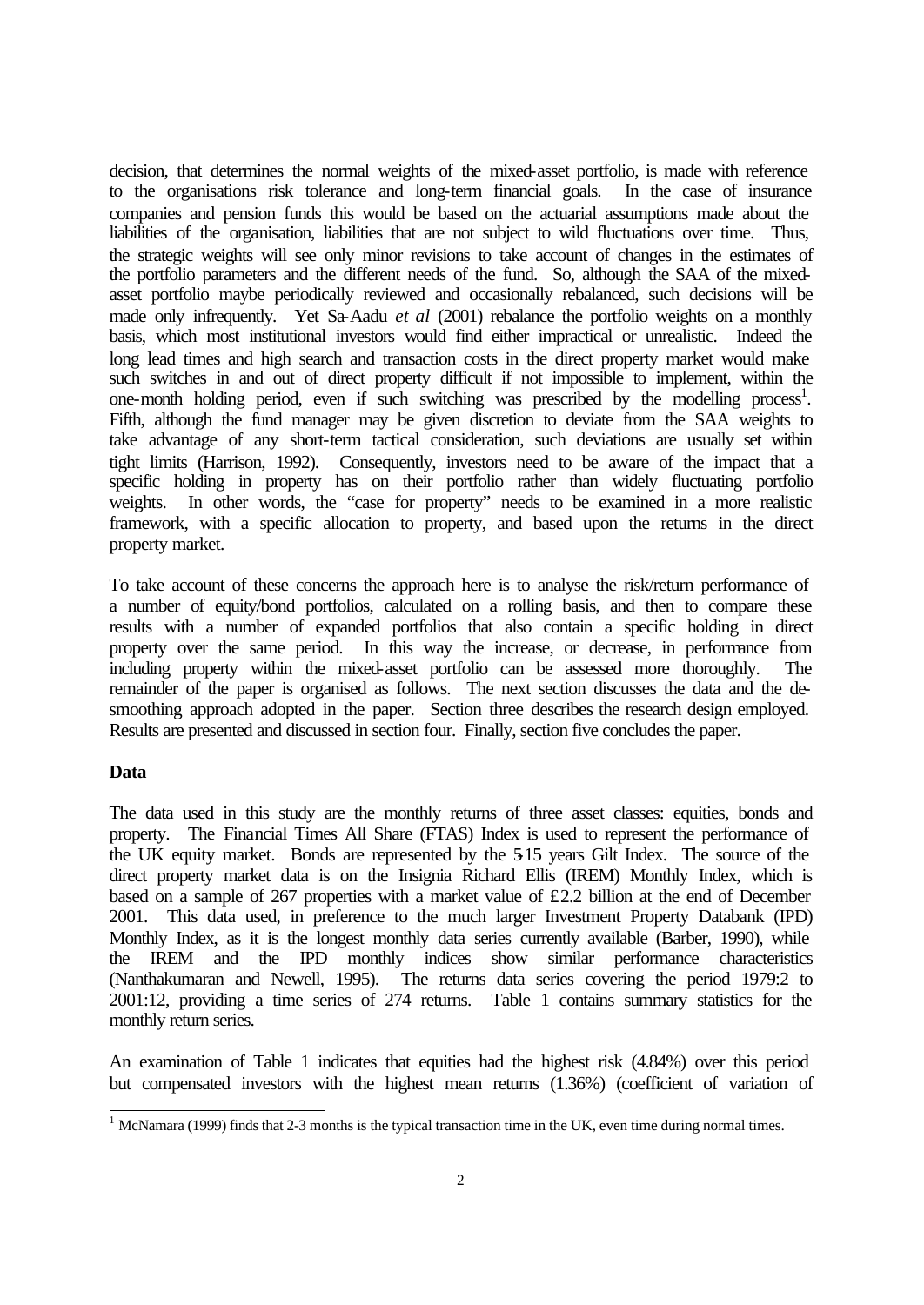$3.56$ <sup>2</sup>. Property in contrast offered the lowest return (0.92%) but significantly the lowest risk (0.94%) (coefficient of variation of 1.03). Indeed the risk of property is less than half of that of UK government bonds, 2.96. Table 1 shows that the property data shows a slight positive skewness compared with equities, which are negatively skewed, and the bond returns that are symmetrical. All asset classes showing significant kurtosis and so non-normality has indicated by the Jarque-Bera test. More importantly the property returns data shows significant  $f^t$ ,  $2^{nd}$ ,  $3^{rd}$ and even higher levels of serial correlation, while the equity and bond data displays insignificant serial correlation at all levels.

| <b>Statistics</b>                   | <b>Property</b> | <b>Equity</b> | <b>Bonds</b> |
|-------------------------------------|-----------------|---------------|--------------|
| <b>Mean</b>                         | 0.917           | 1.360         | 1.081        |
| Std. Dev.                           | 0.943           | 4.838         | 2.964        |
| <b>Skewness</b>                     | 0.425           | $-0.942$      | 0.064        |
| <b>Kurtosis</b>                     | 4.598           | 6.828         | 3.681        |
| Jarque-Bera test                    | 37.43           | 207.81        | 5.48         |
| <b>Probability</b>                  | 0.000           | 0.000         | 0.065        |
| <b>1st Order Serial Correlation</b> | 0.750           | 0.014         | 0.094        |
| 2nd Order Serial Correlation        | 0.681           | $-0.110$      | $-0.012$     |
| 3rd Order Serial Correlation        | 0.578           | $-0.118$      | $-0.112$     |

**Table 1: Summary Statistics of the Property, Equity and Bond Returns 1979:2 to 2001:12**

The low value of the second moment and the presence of significant first order serial correlation in the returns of commercial property in the direct market is a common feature of international databases, see Fisher, *et al* (1994) and Corgel and deRoos (1999) for comprehensive reviews. The downward bias in the second moment of appraisal-based property market indices is usually attributed to the behaviour of valuers in conducting valuations and the temporal and cross sectional aggregation of individual property valuations into the market index (Geltner, 1991 and Brown and Matysiak, 1998). To account for such appraisal bias and to make the appraisal-based property data more comparably with the market based equity and bond returns, the property data was de-smoothed.

There are a number of methods that have been developed to de-smooth the appraisal-based indices, but these can be broken down to two basic approaches. Models that assume market pricing efficiency and those that do not. The models that assume market efficiency are typified by the approaches of Ross and Zisler (1991) and Geltner (1991). In this approach the 'true' market returns are recovered from the valuation based series by applying an autoregessive filter to the data set to derive a white noise process, which is then scaled by taking the relative risks of property and the equity market. The alternative methods that do not assume market efficiency are typified by the approach of Geltner (1993). This method attempts to recover the 'true' market prices by modelling the underlying appraisal process in order to correct for the weight valuers give to past prices.

Both approaches are subject to criticism.

<sup>&</sup>lt;sup>2</sup> If the large negative value of the equity data from the market crash in 1987 is removed, the mean monthly return is now 1.46% and the standard deviation 4.54% (coefficient of variation 3.11). The skewness  $(0.36)$  and kurtosis (3.62) statistics of the equity data are also reduced and although the equity data still displays non-normality (Jarque-Bera statistic 10.28,  $p=0.01$ ) it seems that the non-normality in the FTAS data is significantly affected by the 1987 market crash.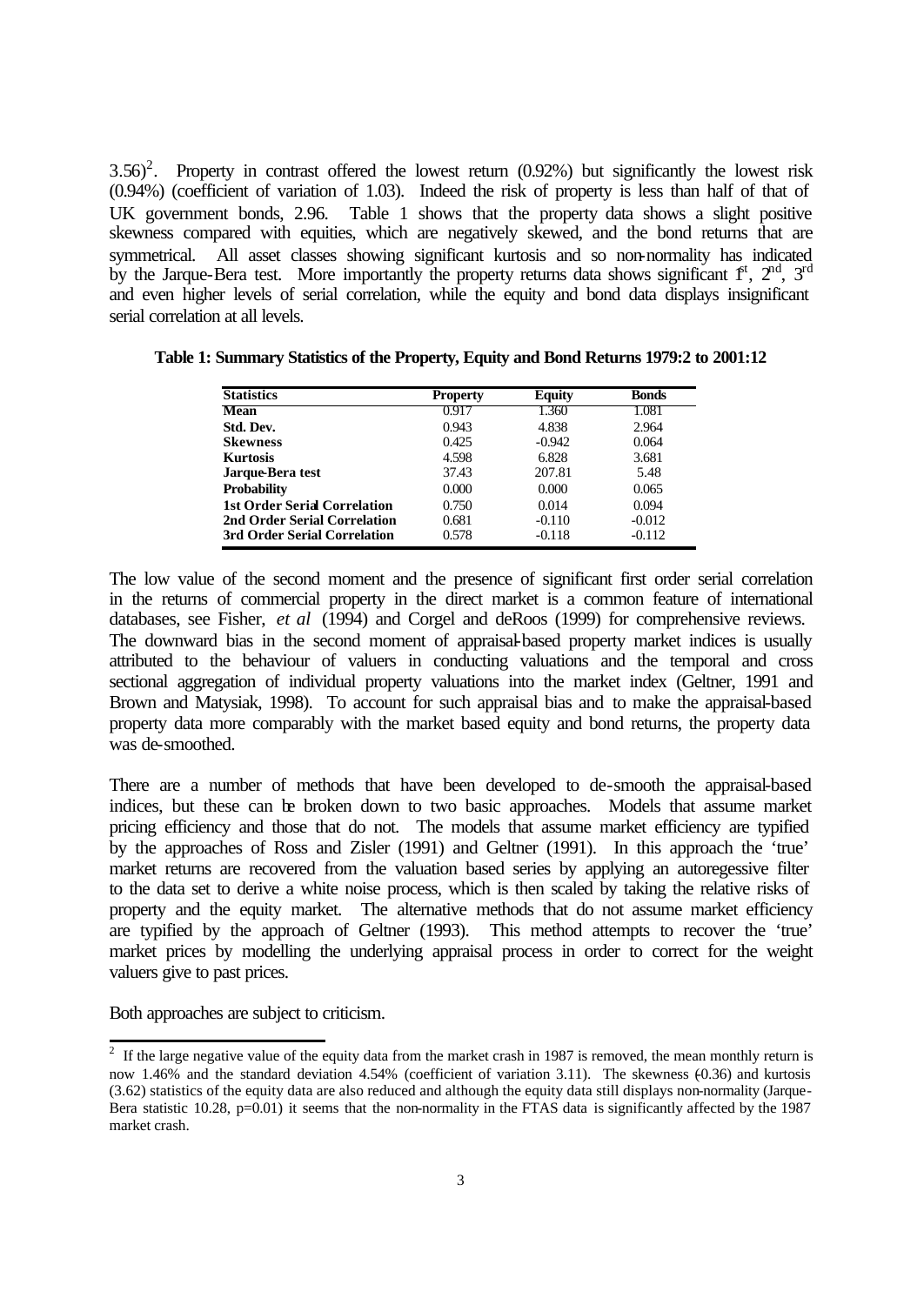First, in the case of the approach that assumes market efficiency there may be some doubt as to the efficiency of the pricing process within the property market. Secondly, a certain amount of autocorrelation within the data series may be acceptable, as the lenghth of the transaction periods and high transaction costs within the property market would make it difficult, if not impossible, for investors to take advantage of such serial dependence. Thus a process that generates a white noise process may have over-filtered the data set. Finally, the relative magnitude of the riskiness of property and the equity market is based on survey results, which show a number of differences across time and countries, Byrne and Lee (1993). Thus the use of a single value is probably inappropriate.

The approaches that do not assume market efficiency, in contrast, depends heavily on the value of the de-smoothing parameter chosen, as different weights will produce differing results. In addition, it is likely that the weights will change through time as the quality and quantity of comparable evidence changes at different points of the property market cycle. Indeed, Brown and Matysiak (1998) find a great deal of differences in the value that needs to be applied to individual property returns through time hence a time varying parameter may be more appropriate.

To account for these complicationions the approach adopted here is to use the following model suggested by Geltner (1993), which models the 'true' returns as a one period lagged function of the previous return:

$$
r_t^* = \alpha r_t + (1 - \alpha) r_{t-1}^* \tag{1}
$$

where  $r^*$  is the valuation based return, r is the 'true' market price and  $\alpha$  is the de-smoothing parameter. The market price can then be recovered by the following equation:

$$
r_{t} = \frac{1}{\alpha} \Big[ r_{t}^{*} - (1 - \alpha) r_{t-1}^{*} \Big]
$$
 (2)

where the de-smoothing parameter (alpha) is estimated from the slope coefficient of the regression of the valuation based returns on their values lagged one period, as suggested by Blundell and Ward  $(1987)^3$ , with the estimation undertaken on a rolling basis<sup>4</sup> . Such an approach has a number of advantages. First, equation 1 does not rely on the assumption of market efficiency, implicit in the pre-whitening process nor on the assumption of a constant

l

 $3$  De-smoothing was only undertaken if the regression coefficient was significant different from zero at the 5% level. This was done for two reasons. First, if the regression coefficient was insignificant this would imply the return series displayed little appraisal bias and de-smoothing may not be required. Secondly, if the regression coefficient was essentially zero the first term on the RHS of equation 2 would be extremely large leading to an explosion in the return series and levels of risk (standard deviation) which could not be rationalised as representative to 'true' market behaviour.

<sup>&</sup>lt;sup>4</sup> The analysis was also repeated with the appraisal based real estate series and a de-smoothed series using a parameter derived from the whole data set. The resultant means, standard deviations and Sharpe ratios of the expanded mixed-asset portfolio are qualitatively the same but naturally generally better than with the results reported here and so the results are not presented, but are available on request.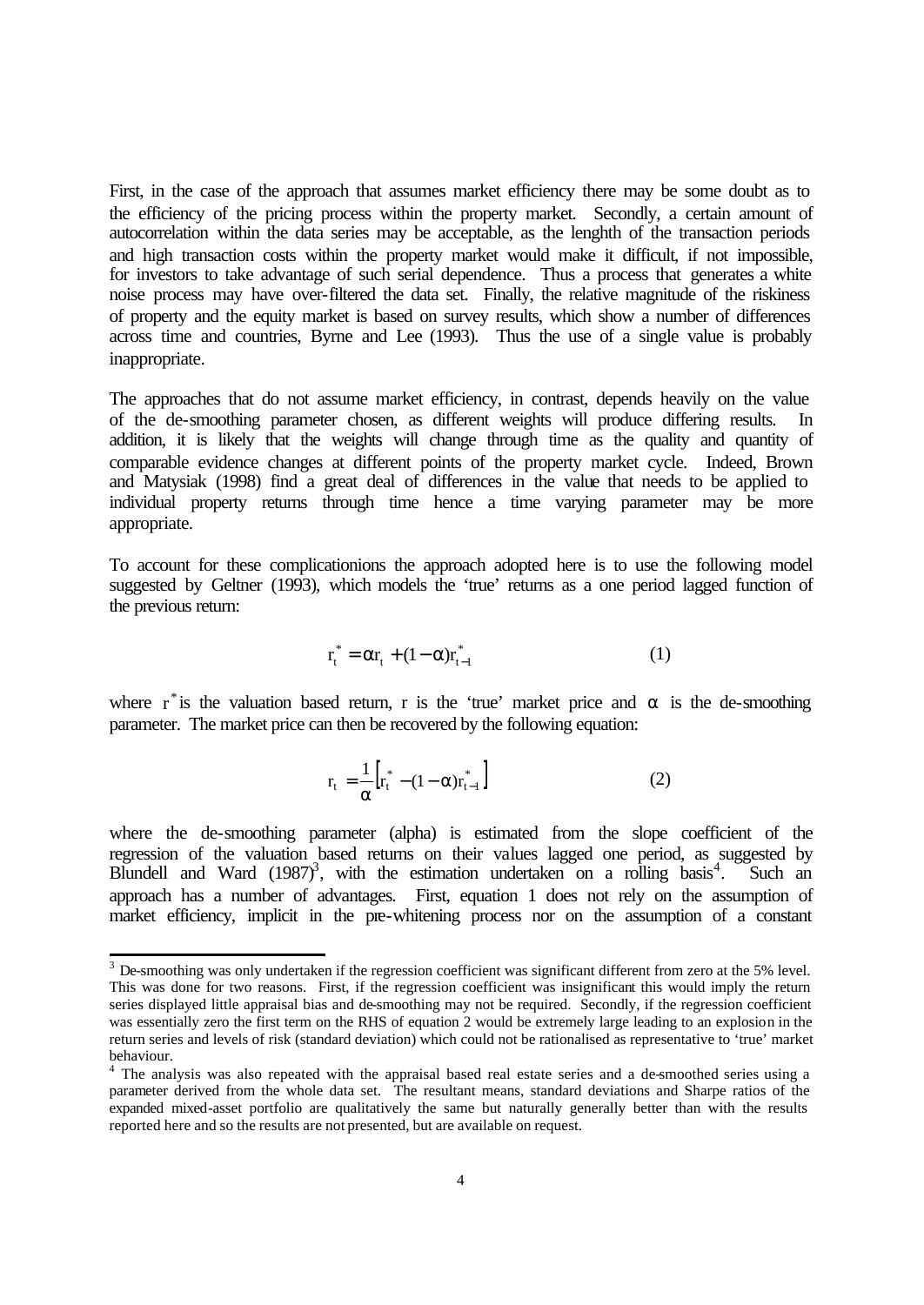relationship between the variances of the property and equity markets. Secondly, this approach allows the de-smoothing parameter to vary over the rolling estimation periods to avoid any misspecification from the use of a fixed de-smoothing parameter as noted by Brown and Matysiak (1998). Finally such an approach is consistent with the optimal behaviour of valuers, Quan and Quigley (1991).

#### **Research Design**

The mean, standard deviation and the Sharpe ratio (the return per unit risk) of a number of equity/bond portfolio strategies were derived over a 36-month  $ex$  post period<sup>5</sup>. The analysis then moved forward 12 months with the parameters of the equity/bond portfolios re-estimated using the updated returns data<sup>6</sup>. In other words the equity/bond investment strategies used a 12-month rolling window, with the updated equity/bond portfolio holdings derived from this new data. Once the weights of these equity/bond portfolios are derived the capital market assets are then scaled down accordingly depending on the specific allocation to property, with the mean, standard deviation and Sharpe ratios of these expanded portfolios then calculated<sup>7</sup>. In other words, the allocation of property in the mixed-asset portfolio is made independently of the other capital market assets.

The choice of 36-months determined by a number of considerations. First, a sufficiently large number of data points are needed to minimise potential optimisation errors that can arise when semi-definite covariance matrices are estimated with small time series samples, Ong and Ranasinghe (2000). Secondly, the statistical tests employed, to test the significance of portfolio improvement, especially the Jobson and Korkie (1981) test, lose considerable power with less than 36 data points. Third, Sa-Aadu *et al* (2001) use a 36-month rolling estimation period.

Four different *ex post* equity/bond portfolio strategies are considered; (1) a naï ve equal weighted portfolio, (2) a 60/40 (equity/bond) portfolio, (3) the optimal Sharpe portfolio, and (4) the minimum variance portfolio (MVP). The naïve portfolio was chosen, as it is the optimal portfolio for those investors with no forecasting ability, Brown (1988). While Eun and Resnick (1988) view this approach as the simplest way investors can attempt to capture some of the potential gains from diversification. However, such a portfolio is unlikely to be held in practice as it fails to take account of any differences in risk/return performance between the asset classes. In contrast, a weight of 60% in equities and 40% in bonds is often advocated as the optimal long-

<sup>&</sup>lt;sup>5</sup> The actual period is 37-months for the real estate data, however, during the de-smoothing process one observation is lost leaving 36 observations. 6 The calculations undertaken on December, i.e. it is assumed that the fund manager evaluates the mixed-asset

portfolio annually. The first calculations undertaken on the 36 months preceding December 1982, as this the first time that a fully 36 months were available. This is a shorter period than the full data set, which starts February 1979.

 $<sup>7</sup>$  In a previous paper Byrne and Lee (1995) also considered the impact of cash within the mixed-asset portfolio.</sup> There are a number of reasons for excluding cash from this analysis. First, the proportion in cash depends upon the availability, or lack of availability, of investment opportunities in the other asset classes. In other words, holdings in cash not determined by its investment characteristics and so cash should not be part of the mixed-asset class optimisation. Secondly, if the optimisation process is left unconstrained the allocation to cash within the MVP can be over 90%, an allocation clearly at odds with actual investor experience. Finally, if a fixed allocation to cash were made casual empirical evidence would suggest a holding of only 2 or 3% is the norm for most institutional investors. Thus, the results are unlikely to be significant if cash is excluded from the analysis.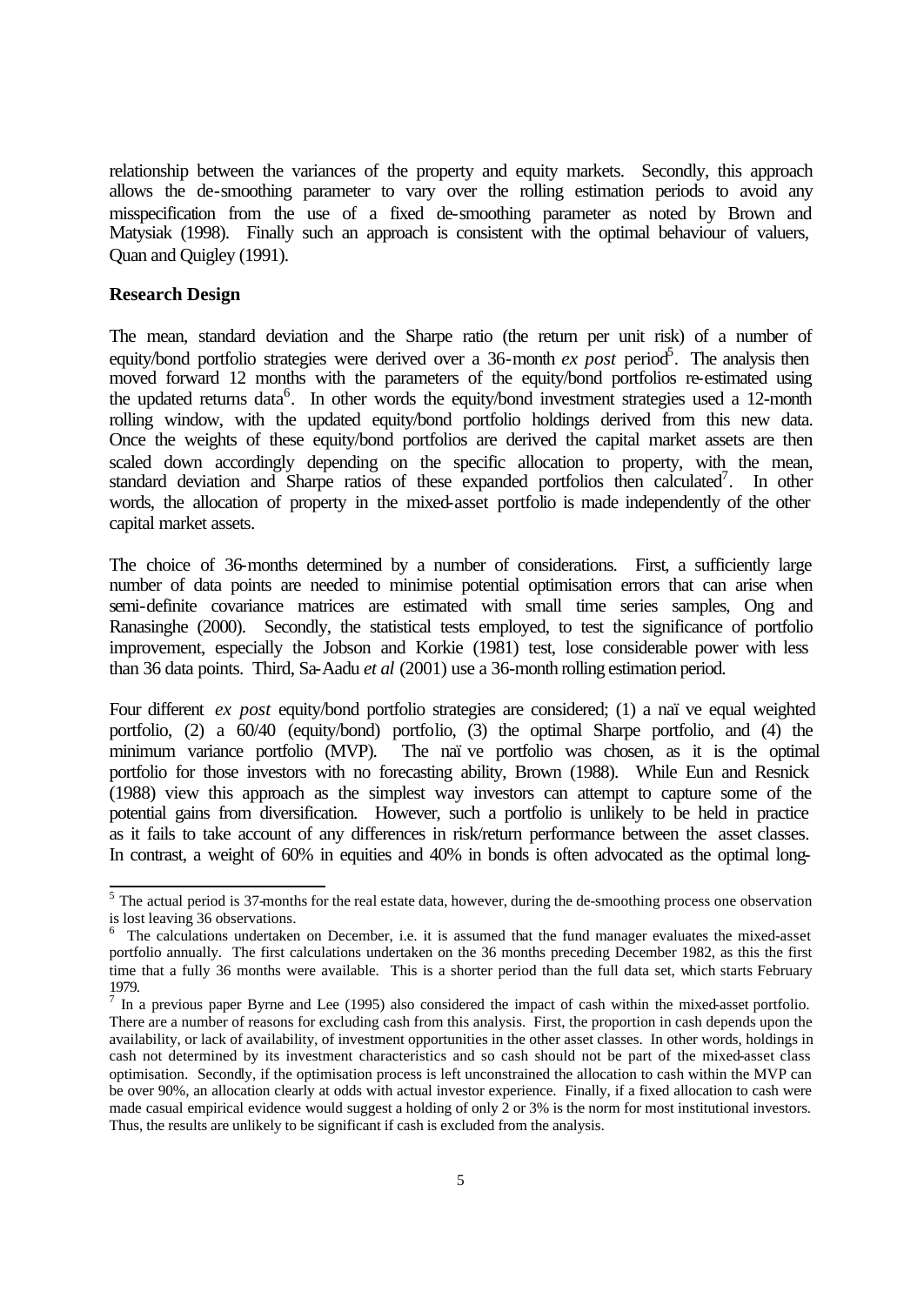term equity/bond portfolio given the long run risk/return performance of the two assets. However, such a portfolio may not be efficient in the short-run given the highly volatile nature of returns overtime. To account for such instability the actual *ex-post* optimal Sharpe portfolio was calculated as it the portfolio that offered the highest mean return per unit risk over the evaluation  $period<sup>8</sup>$ . . Furthermore, the composition of such a portfolio is independent of the investors' preference structure, Tobin (1958). Consequently it is the portfolio most consistent with financial theory and the most desirable to all investors. Finally, property is often characterised as a low risk investment and so offers very good diversification benefits. Thus, if property is truly a diversifier it should have a significant impact on the performance of the MVP. This is because the estimation of the weights in the MVP portfolio depends solely on the risk characteristics of the assets. The optimum Sharpe portfolio and the MVP, therefore, provide a stronger test of the benefits of including property within the mixed-asset portfolio than the first two strategies.

To these various equity/bond portfolios a holding in property of 5%, 10%, 15% and 20% was added and the resultant risk/return performance calculated, the use of these differing weights dictated by a number of factors. First, a holding of 5% is seen as the one of the lowest allocations to property that institutional investors have chosen to hold across the world, Chun and Shilling (1998). Nonetheless, such a low allocation is unlikely to have a significant impact on the overall portfolio performance. In contrast, an allocation to property of 10% weight is likely to be least weight property could have in a mixed-asset portfolio and still have an impact on performance. The 15% and 20% levels, meanwhile, have been suggested in a number of studies, as the target level property should have in the mixed-asset portfolio. A holding of 20% (or higher) suggested in many academic studies before the adjustment of the property returns for appraisal bias, see *inter alia* Sweeny (1988), Fogler (1984), and Firstenberg, *et al* (1988). In contrast, the 15% allocation has been advocated, as the weight property should have in the mixed-asset portfolio on both an *ex-post* or *ex-ante* basis, even after correcting for appraisal bias, Byrne and Lee (1993) and Lee *et al* (1996). UK institutional investors also see the 15% allocation as the target allocation they would like to see for property in their mixed-asset portfolio, Byrne and Lee (1999).

The reasons for a fixed allocation to property are twofold. First, as a result of illiquidity in the direct property market rebalancing a property portfolio may be impractical even within a year, especially in market down turns. The second consideration is the very high transaction costs of managing a property portfolio compared with that of equities of bonds. For instance, it has been suggested that 95% of the costs of managing a mixed-asset portfolio can be attributed to just 5% of the assets (property). A constant allocation to property would minimise these transaction costs as under the scenarios proposed here changes in the composition of the mixed-asset portfolio are achieved by re-balancing the equity and bond holdings. In other words, property fund managers are likely to favour a specific allocation to property in the mixed-asset portfolio that will remain largely unchanged overtime.

The re-allocation of the capital market assets to property was done in three ways. First, the holding in property replaced the same percentage in the equity holdings. In the second approach

<sup>&</sup>lt;sup>8</sup> This also makes the work comparable with that of Sa-Aadu *et al* (2001) as the approach they used, the volatile bounds methodology of Hansen-Jagannathan (1991) produces results that correspond to the optimal Sharpe ratio.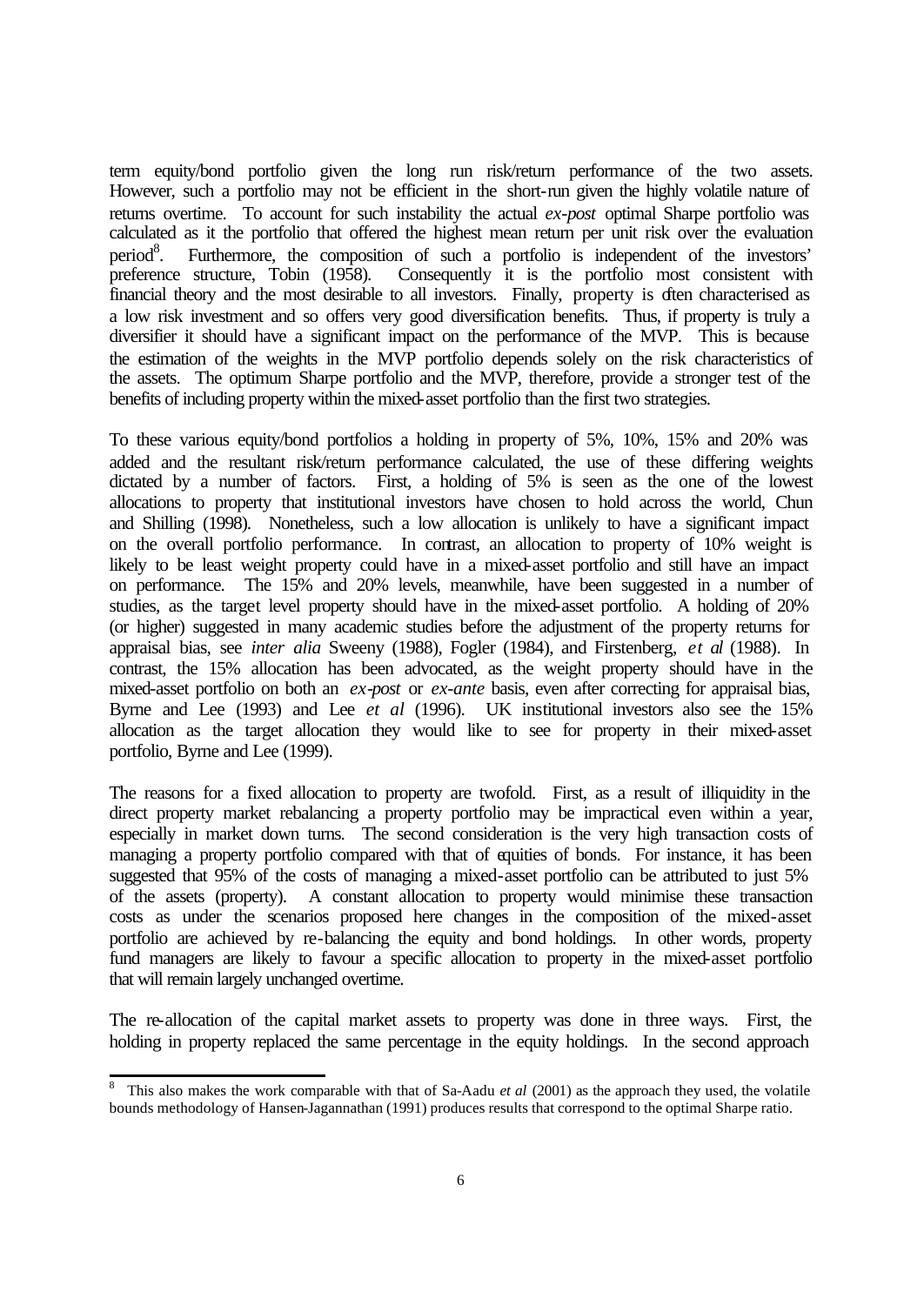the percentage allocated to property replaced the same proportion in the bond holding. Finally, the holding in property was equally split between the equity and bond weightings<sup>9</sup>. In this way the impact of property on the mixed-asset portfolio could be evaluated under a number of scenarios.

To evaluate the relative performance of adding property to an existing equity/bond portfolio the difference in mean, standard deviation and Sharpe performance (return per unit risk) of the various portfolio strategies were tested by the following statistical tests. The difference in means was assessed by the t-test. The difference in standard deviation was evaluated by the Brown-Forsythe modified Levene test (Brown and Forsythe, 1974). The difference in the Sharpe performance between the initial equity/bond portfolios and the expanded portfolios, containing property, was evaluated by calculating the Jobson and Korkie (1981) Z statistic.

#### **Results**

l

#### *Portfolio Returns*

Table 2 presents the average, maximum and minimum percentage increases  $(+)$ , or decreases  $(+)$ , in mean returns of the expanded portfolios containing 5%, 10%, 15% or 20% in property compared with the four equity/bond portfolio investment strategies and for the three re-allocation methods, over the whole 20 periods of analysis. As can be seen, holding property, over this period, has on average led to slight reduction in portfolio returns compared with the initial equity/bond portfolios. This is true for all four-portfolio strategies and at all property allocations. The greatest impact is when the allocation to property replaces the same allocation in equities the least when property replaces bonds.

The maximum and minimum values in Table 2, however, show that the average results hide a good deal of variation over time. As seen in Figure  $1^{10}$  an allocation of 5% or 20% to property, replacing the same percentage in equities, shows that there are periods when including property can lead to an increase in return. Figure 1 shows that an allocation of 5% to property whilst only leading to small reductions in portfolio return overall, rarely offers a positive improvement in performance. In contrast, an allocation of 20% to property naturally leads to large increases and decreases in portfolio return in the mixed-asset portfolio. Not surprisingly these are the periods when property performed well, as during the property booms of 1986-1990 and 1999-2001. However, based on the results of t-tests, not shown, in no case is the increase or decrease in mean return of the expanded portfolios containing property significant different from that of the equity/bond portfolios, for any re-allocation to property in any period, and for all portfolio investment strategies.

#### **Table 2: Percentage Increase (+) Decrease (-) in Portfolio Mean Due to Adding Property to the Existing Equity/Bond Portfolios: 1982-2001**

<sup>9</sup> If the required allocation to property was greater than the holding in either equities or bonds the following procedure was undertaken. The proportion in property was added to the equity/bond portfolio until the allocation to the asset it was to replace was driven to zero, while the remaining proportion was then taken from the other asset, a process that was only required in very few cases.

<sup>&</sup>lt;sup>10</sup> The graphs for the position when property replaces bonds or equity/bonds show similar results and so are not shown but are available upon request.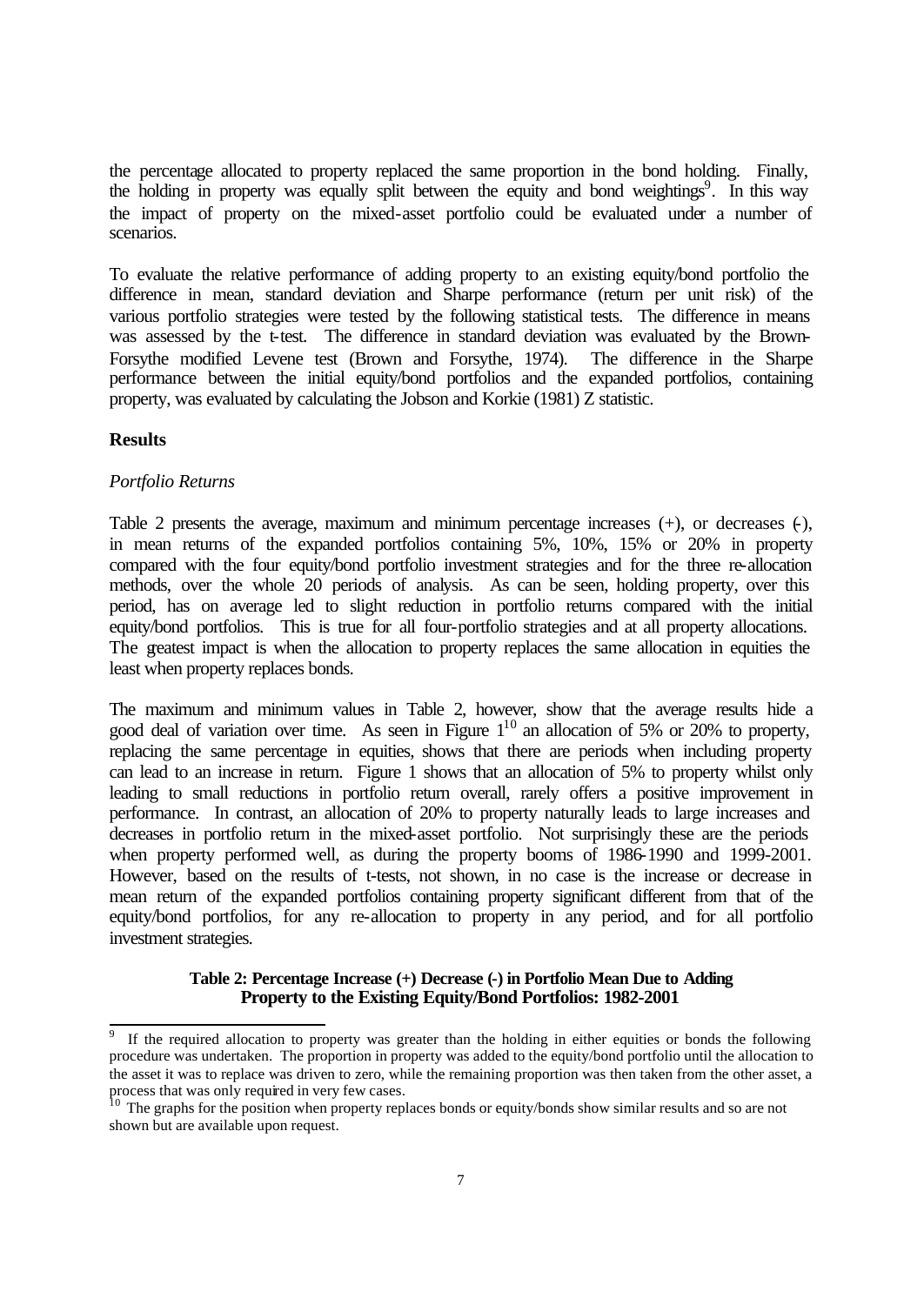| <b>Replacing</b>                              | Equity |         |         |         |        | <b>Bonds</b> |         |         | <b>Equities/Bonds</b> |         |         |         |  |
|-----------------------------------------------|--------|---------|---------|---------|--------|--------------|---------|---------|-----------------------|---------|---------|---------|--|
| <b>Property %</b>                             | 5.     | 10      | 15      | 20      | 5      | 10           | 15      | 20      | 5                     | 10      | 15      | 20      |  |
| 50/50 Equities Bond Portfolio                 |        |         |         |         |        |              |         |         |                       |         |         |         |  |
| Average                                       | $-0.1$ | $-2.8$  | $-5.6$  | $-8.4$  | 1.8    | 0.9          | 0.0     | $-0.9$  | 0.9                   | $-1.0$  | $-2.8$  | $-4.6$  |  |
| Max                                           | 39.4   | 25.0    | 10.6    | 9.3     | 52.9   | 51.9         | 50.9    | 49.9    | 46.2                  | 38.5    | 30.8    | 23.1    |  |
| Min                                           | $-5.8$ | $-11.6$ | $-17.4$ | $-23.2$ | $-6.4$ | $-12.8$      | $-19.2$ | $-25.6$ | $-6.1$                | $-12.2$ | $-18.3$ | $-24.4$ |  |
| 60/40 Equities Bond Portfolio                 |        |         |         |         |        |              |         |         |                       |         |         |         |  |
| <b>Average</b>                                | $-1.2$ | $-2.4$  | $-3.6$  | -4.8    | $-0.5$ | $-1.0$       | $-1.6$  | $-2.1$  | -0.9                  | $-1.7$  | $-2.6$  | $-3.4$  |  |
| Max                                           | 16.0   | 32.0    | 48.0    | 64.0    | 6.4    | 12.8         | 19.3    | 25.7    | 11.2                  | 22.4    | 33.6    | 44.8    |  |
| Min                                           | $-5.9$ | $-11.8$ | $-17.6$ | $-23.5$ | $-6.5$ | $-12.9$      | $-19.4$ | $-25.9$ | $-6.2$                | $-12.3$ | $-18.5$ | $-24.7$ |  |
| <b>Ex Post Sharpe Equity/Bond Portfolio</b>   |        |         |         |         |        |              |         |         |                       |         |         |         |  |
| Average                                       | $-1.8$ | $-3.7$  | $-5.5$  | $-7.2$  | -1.0   | $-1.9$       | $-2.9$  | $-3.8$  | $-1.4$                | $-2.8$  | $-4.2$  | $-5.6$  |  |
| Max                                           | 3.0    | 6.0     | 9.0     | 11.9    | 4.4    | 8.7          | 13.1    | 17.4    | 3.2                   | 6.3     | 9.5     | 12.7    |  |
| Min                                           | $-6.5$ | $-13.0$ | $-19.5$ | $-24.9$ | $-6.0$ | $-12.1$      | $-18.1$ | $-24.2$ | $-6.0$                | $-12.1$ | $-18.1$ | $-24.2$ |  |
| <b>Minimum Variance Equity/Bond Portfolio</b> |        |         |         |         |        |              |         |         |                       |         |         |         |  |
| Average                                       | $-1.6$ | $-3.2$  | $-4.4$  | $-5.4$  | -0.6   | $-1.2$       | $-1.9$  | $-2.5$  | $-1.1$                | $-2.2$  | $-3.4$  | $-4.5$  |  |
| Max                                           | 8.4    | 16.8    | 25.1    | 33.5    | 5.1    | 10.1         | 15.2    | 20.3    | 5.9                   | 11.7    | 17.6    | 23.5    |  |
| Min                                           | -7.9   | $-15.7$ | $-18.1$ | $-24.2$ | -6.0   | $-12.1$      | $-18.1$ | $-24.2$ | $-6.0$                | $-12.1$ | $-18.1$ | $-24.2$ |  |

#### *Portfolio Risk*

Table 3 shows the average, maximum and minimum percentage increases  $(+)$ , or decreases  $(+)$ , in portfolio risk (standard deviation) of the expanded portfolios containing 5%, 10%, 15% or 20% in property compared with the four-equity/bond portfolio investment strategies and for the three re-allocation methods, over the whole 20 periods of analysis. Here the risk reduction benefits of property within the mixed-asset portfolio are clearly demonstrated. In all cases the inclusion of property leads to a reduction in portfolio risk in the expanded portfolio compared with its equity/bond comparator, the reduction in risk increasing when more is allocated to property irrespective of the investment strategy or re-allocation scheme. The greatest reduction in risk typically occurring for the simplest portfolio strategies, i.e. the equal-weighted and 60/40 portfolios, as would be expected. Nonetheless, the expanded mixed-asset portfolios containing property still offers average reductions in portfolio risk of between 15%-20% even when compared with the efficient equity/bond portfolios, i.e. the Sharpe and MVP portfolios. The greatest reduction occurring when the allocation to property is 20% and the least when only 5% is re-allocated to property. However, Figure 2 shows that this reduction in risk is variable over time.

Figure 2 shows that an allocation of 5% to property, replacing the same percentage in equities, across all re-allocation schemes, leads to only minor reductions in risk levels. In contrast, a holding of 20% in property, replacing the same percentage in equities, can lead to a percentage reduction in risk of over 33% or 40% in some periods, depending on the re-allocation scheme. More importantly, an allocation of 20% in property still offered equity/bond portfolios reductions in risk of about 20% even during the property market crash of 1990-1993. In other words, property offers portfolio diversification benefits all the time! However, in only one case was there a significant difference in portfolio standard deviation between the existing equity/bond portfolio and the expanded portfolio containing property, based on the results of the Brown-Forsythe test.

**Table 3: Percentage Increase (+) Decrease (-) in Portfolio Risk Due to Adding Property to the Existing Equity/Bond Portfolios: 1982-2001**

|                                  |           |   | -  |                      |    |    |                |    |         |           |
|----------------------------------|-----------|---|----|----------------------|----|----|----------------|----|---------|-----------|
| Rep<br>acınc                     | $-200000$ |   |    | $\kappa$ on $\kappa$ |    |    | auities/Bonds: |    |         |           |
| $\frac{6}{6}$<br><b>Property</b> | πv<br>-   | ∸ | 20 | 10                   | ⊥୰ | 20 |                | 10 | <br>___ | <b>20</b> |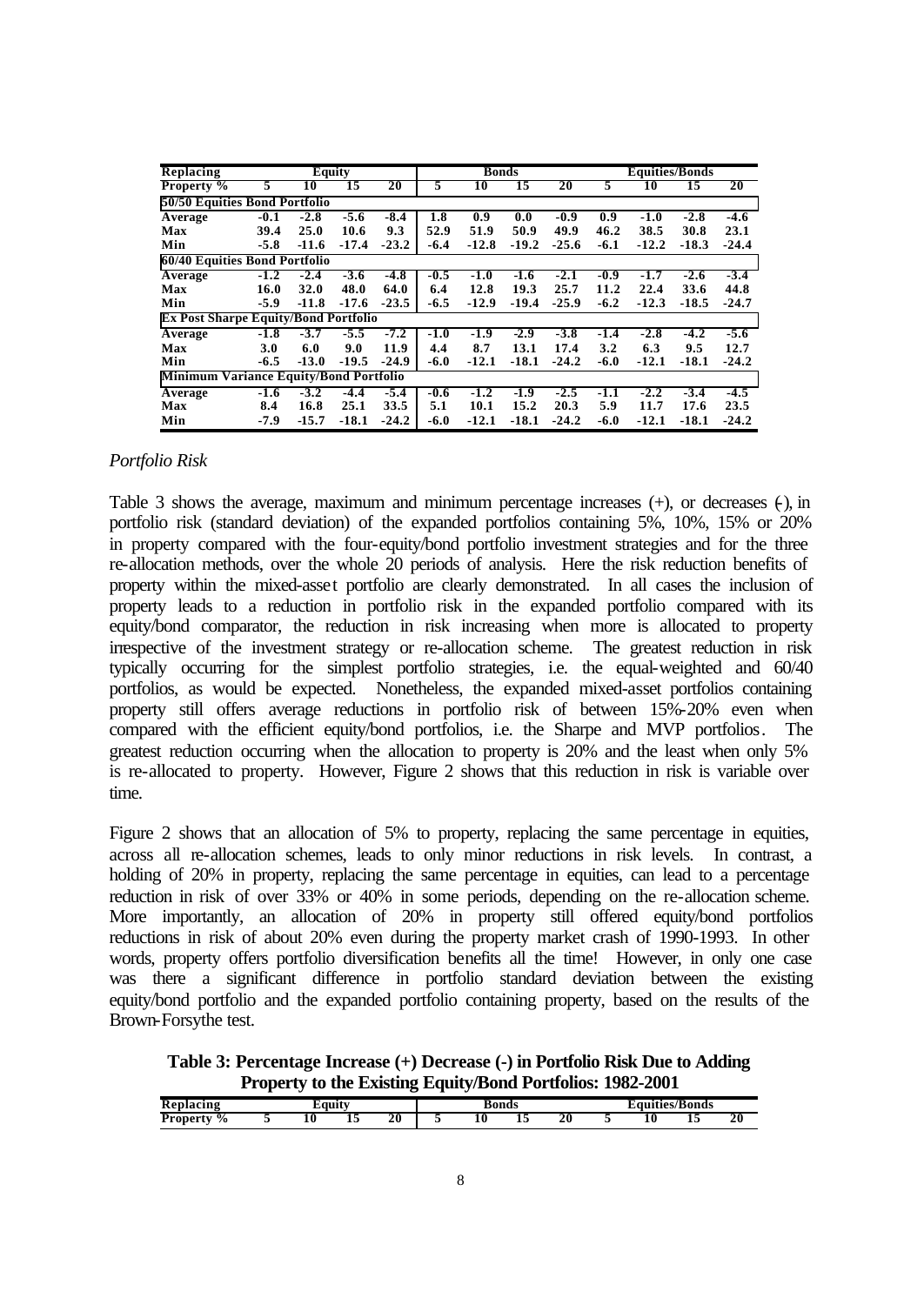| 50/50 Equities Bond Portfolio                 |        |         |         |         |         |         |         |         |        |         |         |         |
|-----------------------------------------------|--------|---------|---------|---------|---------|---------|---------|---------|--------|---------|---------|---------|
| Average                                       | $-6.6$ | $-12.7$ | -18.7   | $-24.4$ | $-3.7$  | $-7.0$  | $-10.2$ | $-13.3$ | $-5.2$ | $-10.1$ | $-15.0$ | -19.8   |
| Max                                           | $-9.1$ | $-18.0$ | $-26.7$ | $-35.1$ | $-13.8$ | $-22.8$ | $-31.8$ | $-40.8$ | $-9.6$ | $-14.3$ | $-19.1$ | $-23.8$ |
| Min                                           | $-5.1$ | $-5.8$  | $-6.3$  | $-6.7$  | $-0.9$  | $-1.7$  | $-2.4$  | $-2.9$  | $-4.3$ | $-8.5$  | $-12.6$ | $-16.6$ |
| 60/40 Equities Bond Portfolio                 |        |         |         |         |         |         |         |         |        |         |         |         |
| Average                                       | -6.5   | $-12.9$ | $-19.2$ | $-25.4$ | $-2.5$  | -4.9    | $-7.2$  | $-9.3$  | -4.6   | -9.1    | $-13.6$ | $-18.0$ |
| Max                                           | $-8.0$ | $-16.0$ | $-23.9$ | $-31.6$ | $-4.4$  | $-8.7$  | $-12.8$ | $-16.7$ | $-5.0$ | $-10.1$ | $-15.1$ | $-20.0$ |
| Min                                           | $-5.5$ | $-10.9$ | $-16.1$ | $-21.3$ | $-0.5$  | $-0.9$  | $-1.3$  | $-1.5$  | $-3.8$ | $-7.5$  | $-11.2$ | $-14.8$ |
| <b>Ex Post Sharpe Equity/Bond Portfolio</b>   |        |         |         |         |         |         |         |         |        |         |         |         |
| <b>Average</b>                                | -5.4   | $-10.3$ | $-14.7$ | $-18.8$ | -4.5    | $-8.9$  | $-13.2$ | $-17.4$ | $-5.0$ | $-10.0$ | $-14.8$ | $-19.5$ |
| <b>Max</b>                                    | $-6.6$ | $-13.0$ | $-19.3$ | $-25.5$ | $-5.2$  | $-10.4$ | $-15.6$ | $-20.7$ | $-5.8$ | $-11.1$ | $-16.4$ | $-21.6$ |
| Min                                           | $-3.6$ | $-6.4$  | $-7.8$  | $-7.6$  | $-1.3$  | $-2.3$  | $-3.1$  | $-3.7$  | $-4.0$ | $-7.9$  | $-11.7$ | $-15.5$ |
| <b>Minimum Variance Equity/Bond Portfolio</b> |        |         |         |         |         |         |         |         |        |         |         |         |
| Average                                       | $-4.7$ | $-8.9$  | $-12.6$ | $-16.3$ | $-4.9$  | $-9.8$  | $-14.5$ | $-19.2$ | -4.9   | $-9.7$  | $-14.4$ | $-18.8$ |
| Max                                           | $-5.4$ | $-10.6$ | $-15.7$ | $-20.5$ | $-5.2$  | $-10.3$ | $-15.4$ | $-20.4$ | $-5.3$ | $-10.6$ | $-15.9$ | $-21.0$ |
| Min                                           | $-4.0$ | $-5.5$  | $-7.7$  | $-7.1$  | $-4.5$  | $-8.9$  | $-13.1$ | $-17.2$ | $-4.4$ | $-8.8$  | $-12.6$ | $-15.5$ |

#### *Sharpe Performance*

As the reduction in portfolio risk is greater than the fall in portfolio returns, from adding property to the equity/bond portfolios, this can lead to large improvements in risk-adjusted performance, as shown in Table 4. As can be seen in Table 4 the return per unit risk (Sharpe Ratio) of the expanded portfolios, containing property, shows an increase in risk-adjusted performance of about 15% on average overall across the various investment strategies and re-allocation schemes, but as much as 153%, in one period, for specific allocations. The greatest improvement in Sharpe performance occurring when the holding in property was 20% and consequently the least impact occurred for the 5% allocation.

**Table 4: Percentage Increase (+) Decrease (-) in Sharpe Performance Due to Adding Property to the Existing Four Equity/Bond Portfolios: 1982-2001**

|                                                                                          | Troperty to the Existing Four Equity/Dong Fortrollos, 1702-2001 |               |          |        |              |        |              |          |                       |        |              |        |  |
|------------------------------------------------------------------------------------------|-----------------------------------------------------------------|---------------|----------|--------|--------------|--------|--------------|----------|-----------------------|--------|--------------|--------|--|
| <b>Replacing</b>                                                                         |                                                                 | <b>Equity</b> |          |        |              |        | <b>Bonds</b> |          | <b>Equities/Bonds</b> |        |              |        |  |
| <b>Property</b> %                                                                        | 5                                                               | 10            | 15       | 20     | 5            | 10     | 15           | 20       | 5                     | 10     | 15           | 20     |  |
| 50/50 Equities Bond Portfolio                                                            |                                                                 |               |          |        |              |        |              |          |                       |        |              |        |  |
| Average                                                                                  | 6.9                                                             | 11.3          | 16.4     | 22.1   | 6.1          | 9.3    | 12.8         | 16.7     | 6.5                   | 10.3   | 14.4         | 19.1   |  |
| Max                                                                                      | 47.2                                                            | 32.7          | 43.4     | 64.6   | 77.4         | 96.8   | 121.3        | 153.1    | 61.6                  | 61.6   | 61.6         | 61.6   |  |
| Min                                                                                      | 0.5                                                             | 1.0           | 1.5      | 1.8    | $-3.5$       | $-7.4$ | $-11.6$      | $-16.1$  | $-1.5$                | $-3.2$ | $-5.1$       | $-7.3$ |  |
| 60/40 Equities Bond Portfolio                                                            |                                                                 |               |          |        |              |        |              |          |                       |        |              |        |  |
| Average                                                                                  | 5.7                                                             | 12.2          | 19.7     | 28.3   | 2.1          | 4.1    | 6.1          | 8.0      | 3.9                   | 8.1    | 12.7         | 17.8   |  |
| <b>Max</b>                                                                               | 25.2                                                            | 54.6          | 89.3     | 130.8  | 7.1          | 14.2   | 21.3         | 28.2     | 15.9                  | 33.2   | 52.0         | 72.5   |  |
| Min                                                                                      | 0.2                                                             | 0.3           | 0.3      | 0.3    | -4.0         | $-8.3$ | $-13.0$      | $-18.0$  | $-1.9$                | $-4.1$ | $-6.5$       | $-9.2$ |  |
| <b>Ex Post Sharpe Equity/Bond Portfolio</b>                                              |                                                                 |               |          |        |              |        |              |          |                       |        |              |        |  |
| Average                                                                                  | 3.8                                                             | 7.5           | 10.9     | 14.4   | 3.7          | 7.7    | 11.9         | 16.4     | 3.8                   | 8.0    | 12.5         | 17.3   |  |
| Max                                                                                      | 9.0                                                             | 18.3          | 29.1     | 41.2   | 9.1          | 19.0   | 29.5         | 41.2     | 9.5                   | 19.5   | 30.0         | 41.2   |  |
| Min                                                                                      | $-1.2$                                                          | $-2.7$        | $-4.3$   | $-6.3$ | -1.2         | $-2.7$ | $-4.3$       | $-6.3$   | $-1.2$                | $-2.7$ | $-4.3$       | $-6.3$ |  |
| <b>Minimum Variance Equity/Bond Portfolio</b>                                            |                                                                 |               |          |        |              |        |              |          |                       |        |              |        |  |
| Average                                                                                  | 3.2                                                             | 6.2           | 9.3      | 12.8   | 4.5          | 9.5    | 14.8         | 20.7     | 4.0                   | 8.3    | 12.8         | 17.7   |  |
| Max                                                                                      | 12.9                                                            | 25.1          | 35.5     | 46.3   | 10.3         | 21.4   | 33.6         | 46.9     | 11.2                  | 23.2   | 36.1         | 49.6   |  |
| Min                                                                                      | $-2.9$                                                          | $-6.6$        | $-5.3$   | $-8.7$ | $-1.2$       | $-2.7$ | $-4.3$       | $-6.3$   | $-1.2$                | $-2.7$ | $-4.3$       | $-6.3$ |  |
| Percentage Number of Times when there is a Significant Difference in Sharpe Performances |                                                                 |               |          |        |              |        |              |          |                       |        |              |        |  |
| 50/50                                                                                    | 0                                                               | 20            | 30       | 45     | $\mathbf{0}$ | 0      | 5            | 5        |                       |        | 20           | 60     |  |
| 60/40                                                                                    | 0                                                               | 5             | 35       | 60     | 0            | 0      | 0            | $\bf{0}$ | 0                     | 0      | $\mathbf{0}$ | 45     |  |
| <b>Sharpe</b>                                                                            |                                                                 | 0             | 5        | 10     | 0            | 5      | 25           | 45       | 0                     | 5      | 20           | 60     |  |
| <b>MVP</b>                                                                               | 0                                                               | $\mathbf{0}$  | $\bf{0}$ | 5      | $\bf{0}$     | 5      | 35           | 80       | 0                     | 0      | 25           | 50     |  |

Two alternative procedures have been used in previous studies to test the significance difference in the Sharpe ratios of portfolios. The first method is that suggested by Gibbons *et al* (1989) and the second test is that proposed by Jobson and Korkie (JK) (1981). However, use of the Gibbons *et al* test statistic assumes that portfolio holdings are unconstrained, i.e. short selling can occur,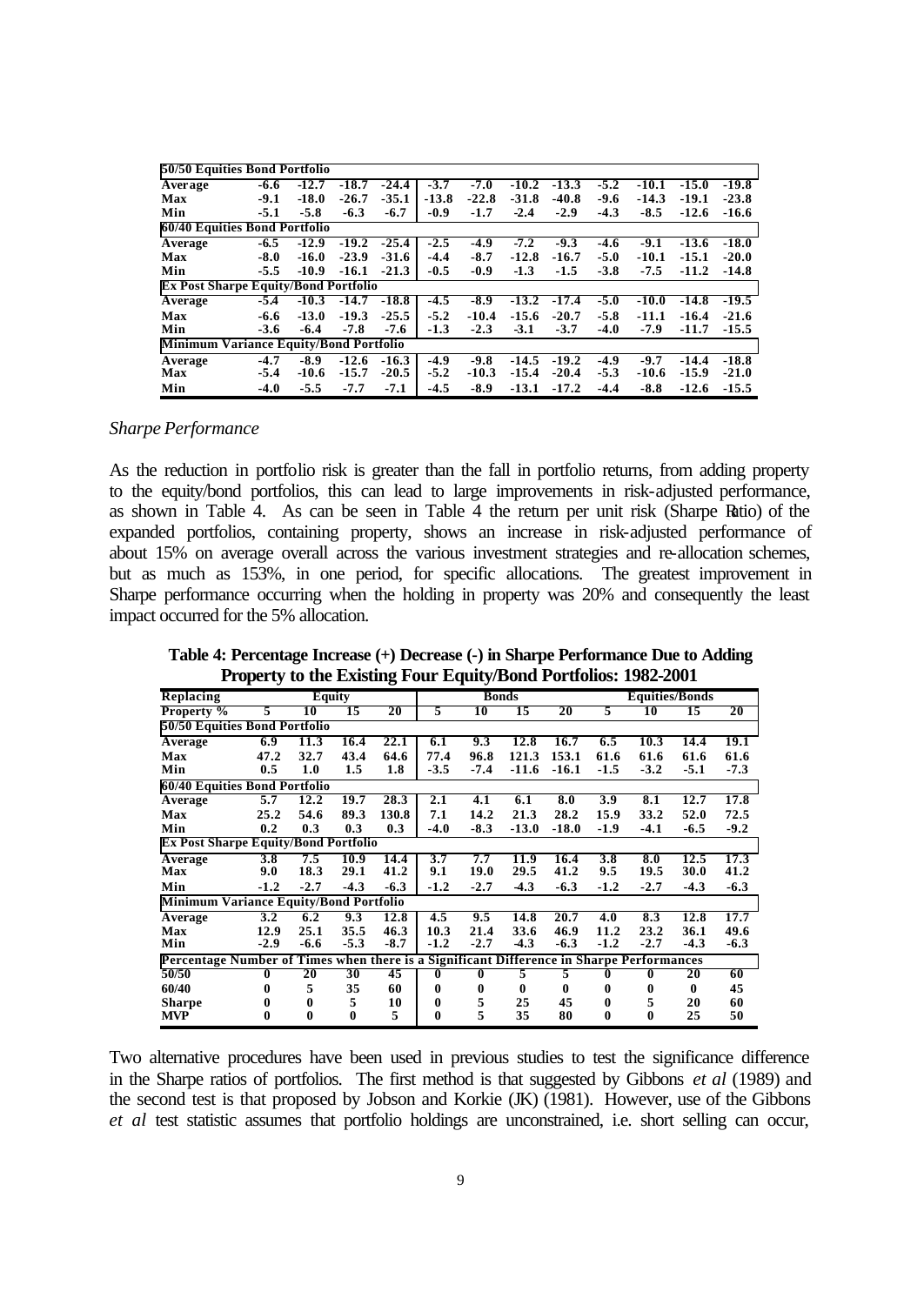an assumption that is unrealistic within most capital market but especially in property markets. If no short selling is assumed this means that the distribution of the test statistic is unknown and needs to be approximated using simulations, Glen and Jorion (1993). In contrast, the JK statistic can be used without adjustment for constrained portfolio allocation, i.e. with no short selling as is the case here, and so is easier to apply. In addition, the results of the Gibbons *et al* and JK tests produce similar conclusions, Lee and Stevenson (2001). Jobson and Korkie (1981) showing that the test statistic is approximately normally distributed with a zero mean and a unit standard deviation for large samples. Thus, observing a statistically significant Z score between two portfolios can be seen as a strong evidence of a difference in risk-adjusted performance. Jobson and Korkie (1981) and Jorian (1985) note, however, that the statistical power of the test is low, especially for small sample sizes, i.e. less than 36 observations.

Using this approach the final panel of Table 4 shows that an allocation of 5% to property *never* leads to a significant increase in risk-adjusted performance, across any of the investment strategies and re-allocation schemes. An allocation of 10% to property, meanwhile, only shows a significant improvement in portfolio performance in a few periods and then only against the simplest portfolio strategies, i.e. the equal-weighted and  $60/40$  portfolios. Indeed, an allocation of only 5% or 10% would more than likely lead to a reduction in portfolio performance, once the higher management costs of the direct property portfolio were considered. It is only when the holding in property is 15% and especially 20% that the 'true' portfolio enhancing characteristics of property in the mixed-asset portfolio really begin to be seen. When an allocation of 15% or 20% in property is considered Table 4 shows a number of features of interest. First, when the allocation to property replaced the same percentage in equities Table 4 shows the greatest increase in performance and significance is achieved in the simple equal-weighted and 60/40 portfolios, as is to be expected. However, a 15% or 20% allocation to property rarely leads to a significant increase in performance when compared to the efficient equity/bond (Sharpe and MVP) portfolios. The reverse is true when property replaces bonds in the expanded portfolio. Replacing 15% or 20% in bonds with property leads to the greatest increase in Sharpe performance and level of significance when compared with the efficient equity/bond (Sharpe and MVP) portfolios rather than the naï ve (equalweighted and 60/40) portfolios. This is probably due to the higher percentage holdings of bonds in the efficient portfolio strategies, compared with the naï ve investment portfolios, and the lower levels of returns of bonds compared with equities (see Table 1). Finally, 15% or 20% in property replacing an equal amount of equities and bonds seems to offer the best performance across all the equity/bond investment strategies. As shown in the final panel of Table 4 an expanded portfolio containing 20% in property, replacing an equal amount of equities and bonds, would have offered significant improvements in risk-adjusted performance for up to 60% and not less than 45% of the time. This confirms the findings of Sa-Aadu *et al* (2001) who found that real estate investment offers improved levels of risk-adjusted performance compared with an existing optimal mixed-asset portfolio above that of bonds and small company stocks.

#### **Conclusion**

The advantages of including property to the mixed-asset portfolio has been the subject of continuing analysis by academics, the initial studies suggesting an allocation to property far in excess of that observed in practice. This difference is usually attributed to the use of appraisalbased property data in comparison with market-based equity and bond returns. Appraisal-based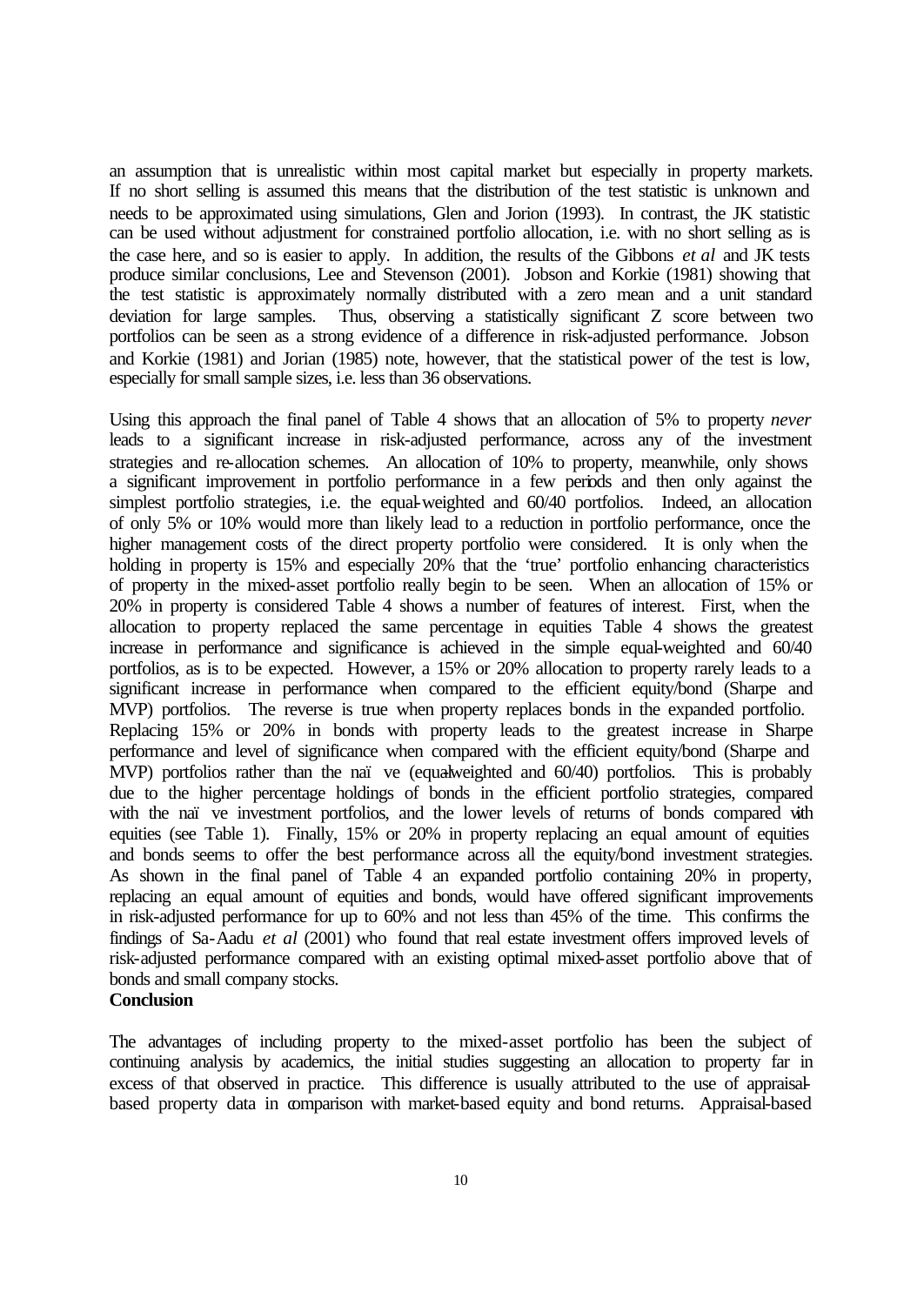data, which has been shown to significantly under estimate the individual and portfolio risk characteristics of the property returns and so over emphasise the allocation to property. The later work has tried to account for such appraisal bias by de-smoothing the property data to test the case for property in a more realistic context. Nonetheless, such studies have inferred the allocation to property over a fixed period, even though it is well known that the portfolio parameters are unstable over time. Thus an allocation implied in one period is unlikely to be the same in another. To address this issue this paper has analysed the "case for property" in the mixed-asset portfolio on a rolling basis to see if property would have offered improved portfolio risk/return performance all the time.

Using monthly data, over the period 1979:2 to 2001:12, the main conclusions are that including property into an existing equity/bond portfolio can lead to an increase or decrease in portfolio returns, depending on the performance of property relative to the other asset classes. However, the inclusion of property within the mixed-asset portfolio *always* leads to reductions in risk, even after the property data is de-smoothed to account for any potential appraisal bias in the return series. In other words, the benefit of including property in the mixed-asset portfolio comes from its risk reduction ability rather than any return enhancement. This large reduction in portfolio risk, at the cost of only a minor loss in average returns, meant that property also offered increases in risk-adjusted (Sharpe) performance a good deal of the time. Indeed, the results here show that adding property into an existing equity/bond portfolio often led to *significant* increases in riskadjusted performance. This is especially so for an allocation to property of at least 15% but especially at 20%. In contrast, an allocation of only 5%, or even 10%, to property offers little improvement in risk-adjusted performance.

In conclusion, if the decision to include property in the mixed-asset portfolio is based upon its diversification benefits the answer is yes, there is a "case for property" all the time! Confirming the findings of Sa-Aadu *et al* (2001) who used a different methodology and data set. However, this is only true if the allocation to property is about 15% or 20%. Indeed an allocation of only 5% or even 10% is likely to prove detrimental to the performance once the management costs of property are taken into account. So to truly reap the benefits of including property within the mixed-asset portfolio institutional investors need to consider an allocation of at least 15%, but more likely 20%.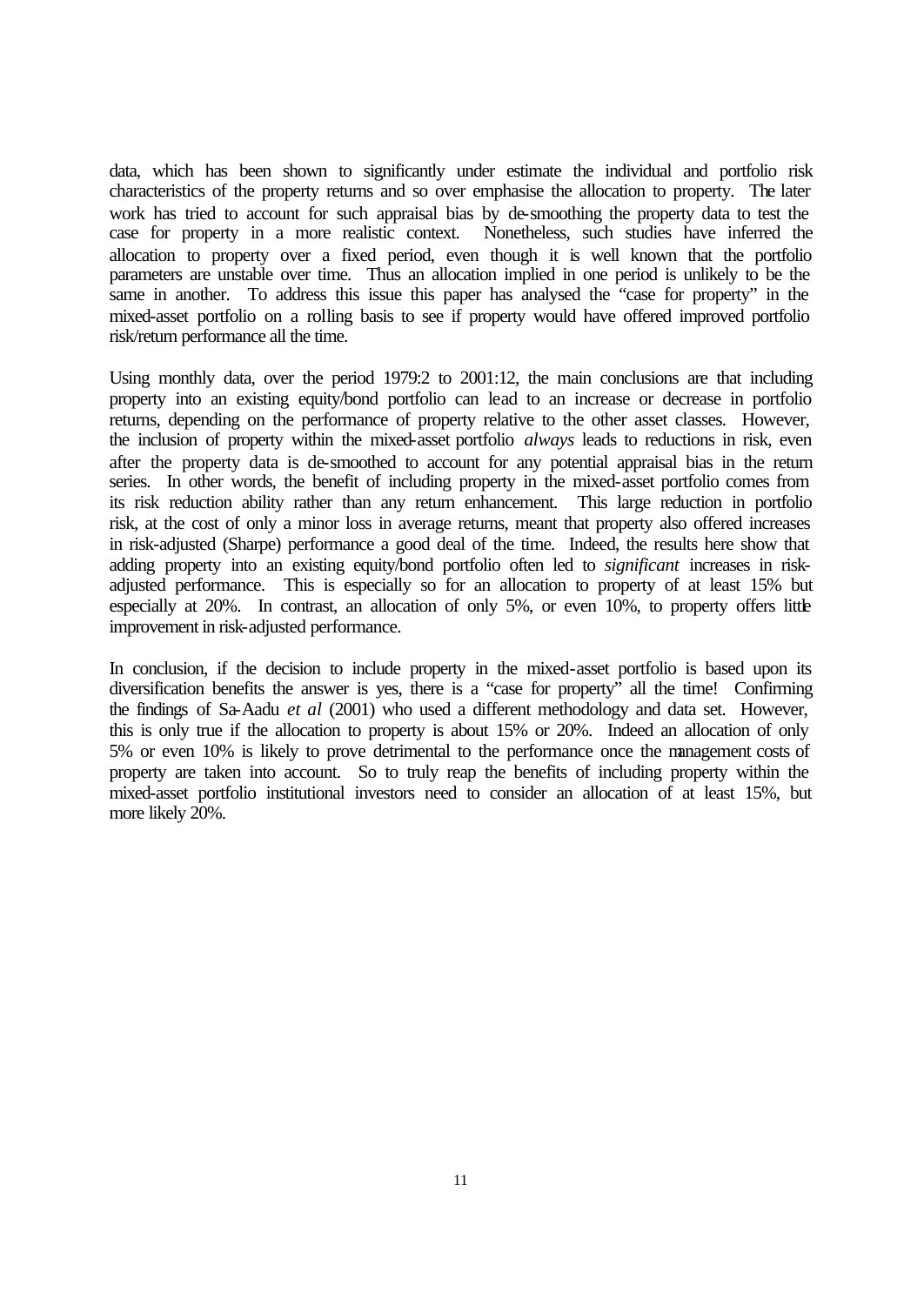#### **References**

Ambrose, B.W., Ancel, E. and Griffiths, M.D. (1992) The Fracture Structure of Real Estate Investment Trust Returns: The Search for Evidence of Market Segmentation and Nonlinear Dependency, *American Real Estate and Urban Economics Association Journal*, **20**, 25-54.

Barkham, R. and Geltner, D. (1994) Unsmoothing British Valuation-based Returns without Assuming an Efficient Market, *Journal of Property Research*, **11**, 81-95.

Barber, C. (1990) Problems of Property Performance Measurement, *Journal of Valuation*, **8**, 3, 243-253.

Brown, G.R. (1988) Reducing the Dispersion of Returns in UK Real Estate Portfolios, *Journal of Valuation*, **6**, 2, 127-147.

Blundell, G.F. and Ward, C.W.R. (1987) Property Portfolio Allocation: A Multi-factor Model, *Land Development Studies*, **4**, 21-44.

Brown, G.R. and Matysiak, G.A. (1998) Valuation Smoothing without Temporal Aggregation, *Journal of Property Research*, **15**, 89-103.

Brown, M.B. and Forsythe, A.B. (1974) Robust Tests for the Equality of Variances, *Journal of the American Statistical Association*, **69**, 364-367.

Byrne, P. and Lee, S.L. (1995) Is There a Place for Property in the Multi-asset Portfolio? *Journal of Property Finance*, **6**, 3, 60-83.

Byrne, P.J. and Lee, S. (1999) Some Implications of the Lack of a Consensus View of UK Property's Future Risk and Return, *Journal of Property Research*, **16**, 3, 257-270.

Corgel, J.B. and deRoos, J.A. (1999) Recovery of Real Estate Returns for Portfolio Allocation, *Journal of Real Estate Finance and Economics*, **18**, 279-296.

Chun, G.H. and Shilling, J.D. (1998) Real Estate Asset Allocations and International Real Estate Markets, *Journal of the Asian Real Estate Society*, **1**, 1, 17-44.

Eun, C.S. and Resnick, B.G. (1988) Exchange Rate Uncertainty, Forward Contracts, and International Portfolio Selection, *Journal of Finance,* **43** (March), 197-215.

Firstenberg,P.M., Ross, S.A. and Zisler, R.C. (1988) Real Estate: The Whole Story, *The Journal of Portfolio Management*, **14**, 22-34.

Fisher, J.D., Geltner, D.M. and Webb, R.B. (1994) Value Indices of Commercial Real Estate: A Comparison of Index Construction Methods*, Journal of Real Estate Finance and Economics*, **9**, 137-164.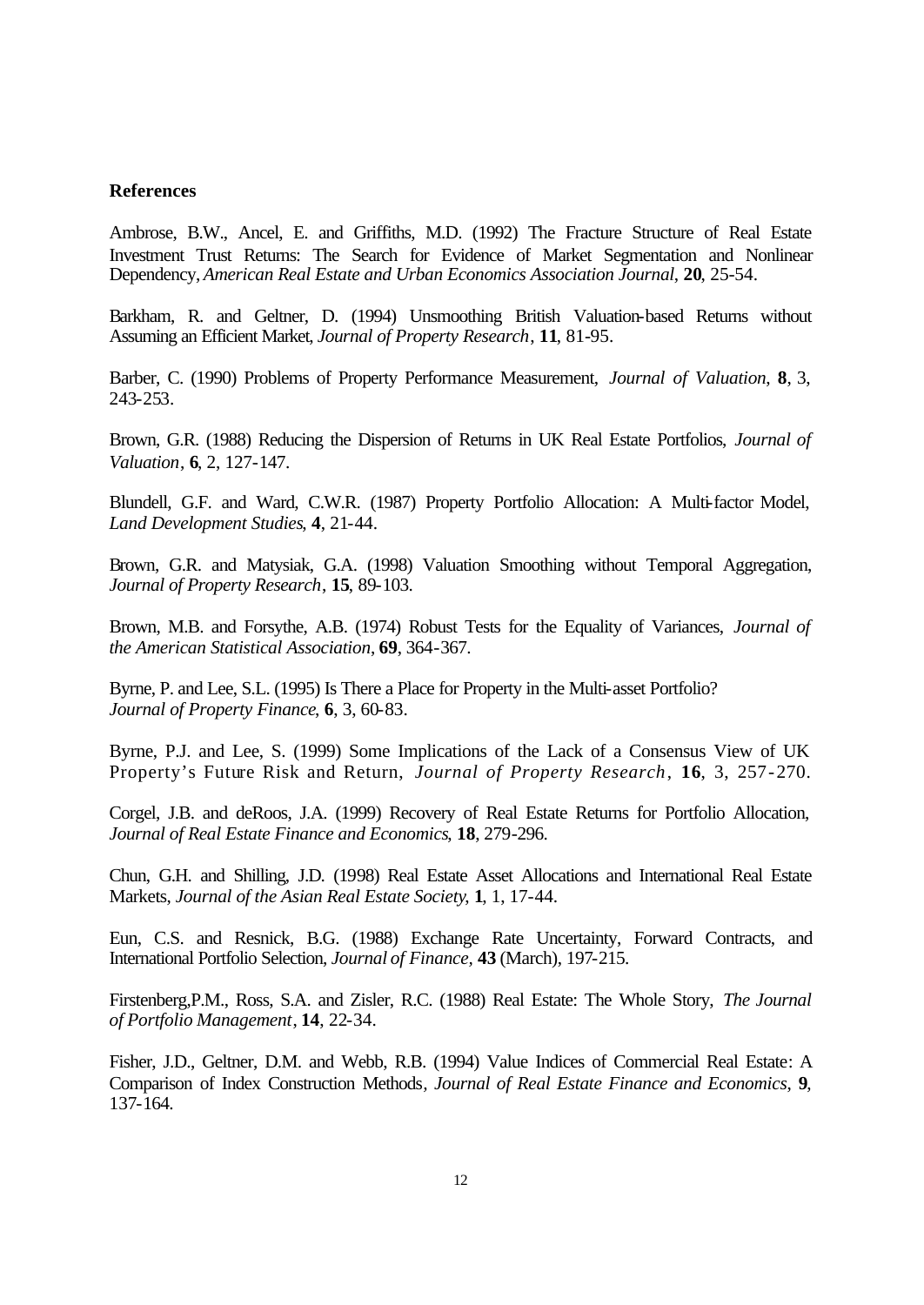Fogler, H.R. (1984) 20 percent in Real Estate: Can Theory Justify It? *The Journal of Portfolio Management*, **10**, 6-13.

Frost, P.A. and Savarino, J.E. (1988) For Better Performance: Constrain Portfolio Weights, *Journal of Portfolio Management*, Fall, 29-34.

Geltner, D.M. (1991) Smoothing in Appraisal-based Returns, *Journal of Real Estate Finance and Economics*, **4**, 327-345.

Geltner, D.M. (1993) Estimating Market Values from Appraised Values without Assuming an Efficient Market, *Journal of Real Estate Research*, **8**, 325-345.

Gibbons, M., Ross, S. and Shanken, J. (1989) A Test of the Efficiency of a Given Portfolio, *Econometrica*, **57**, 1121-1152.

Glen, J. and Jorion, P. (1993) Currency Hedging for International Portfolios, *Journal of Finance,* **48**, 1865-1886.

Gourko, J. and Keim, D.B. (192) What does the Stock Market Tell Us About Real Estate Returns, *American Real Estate and Urban Economics Association Journal*, **20**, 457-485.

Hansen, L.P. and Jagannathan, R. (1991) Implications of Security Market Data for Models of Dynamic Economics, *Journal of Political Economy*, **99**, 225-261.

Harrison, M. (1992) A New Structure for Managing Investments, *Public Finance and Accountancy*, 20 March, 20-21.

Jobson, J.D. and Korkie, B. (1981). Performance Hypothesis Testing with the Sharpe and Treynor Measures, *Journal of Finance*, **36**, 888-908.

Jorion, P. (1992) Portfolio Optimisation in Practice, *Financial Analysts Journal,* January-February, 68-74.

Lee, S.L. and Byrne P.J. (1995) *Required Returns for Property in UK Pension Fund Portfolios,* A Paper given at the IRES/ERES Conference, Stockholm, June-July.

Lee, S., Byrne, P.J. and French, N.S. (1996) Assessing the Future of Property in the Multi-asset Portfolio: the Case of UK Pension Funds, *Journal of Property Research,* **13**, 3, 197-209.

Lee, S.L. (1998) *The Inter-Temporal Stability of Real Estate Returns: An Empirical Investigation*, A Paper Presented to the International Real Estate Conference, Maastricht, The Netherlands, June.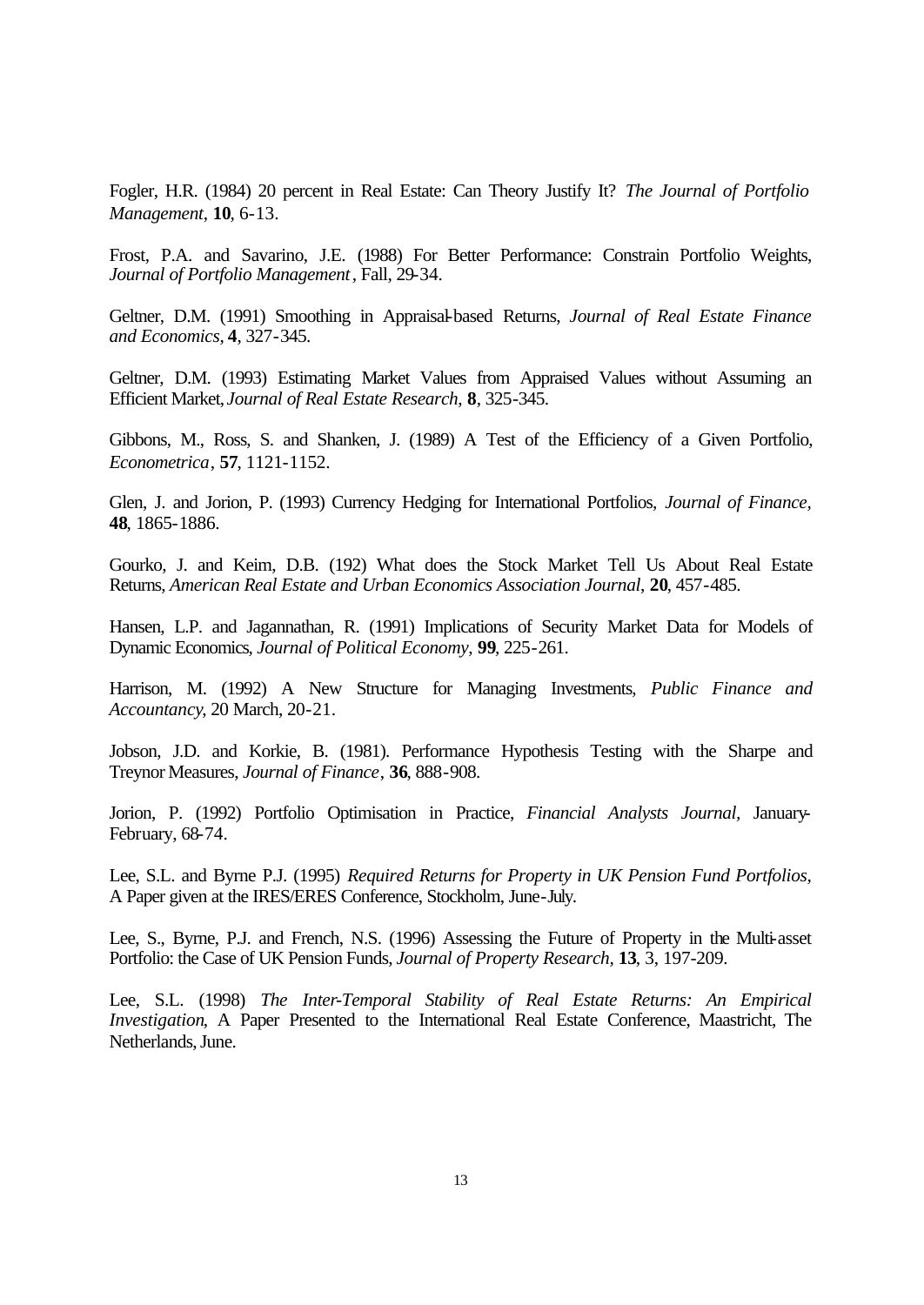Lee, S.L., and Stevenson, S. (2001) *Testing the Statistical Significance of Sector and Regional Diversification,* A Paper Presented at the Annual, American Real Estate Society (ARES) Meeting, April.

Ling, D.C. and Naranjo, A. (1999) The Integration of Commercial Real Estate Markets and Stock Markets, *Real Estate Economics*, **26**, 511-535.

Liu, C.H. and Mei, J. (1992) The Prdeicability of Equity REITs and their Comovement with Other Assets, *Journal of Real Estate Finance and Economics*, **5**, 401-418.

McNamara (1999) Finding the Answer to the Property Liquidity Question, *Property Week*, 14 May, 16.

MacGregor, B.D. (1990) Risk and Return: Constructing a Property Portfolio, *Journal of Valuation*, **8**, 3, 233-242.

Nanthakumaran, N. and Newell, G. (1995) *An Empirical Evaluation of UK Property Performance Indices*, A Paper presented at the "Cutting Edge" Conference, University of Aberdeen, September.

Ong, S. and Ranasinghe, M. (2000) Portfolio Variance and Correlation Matrices, *Journal of Real Estate Portfolio Management*, **6**, 1, 1-6.

Quan, D.C. and Quigley, J.M. (1991) Price Formation and the Appraisal Function in Real Estate Markets, *Journal of Real Estate Finance and Economics*, **4**, 127-146.

Ross, S.A. and Zisler, R.C. (1991) Risk and Return in Real Estate, *Journal of Real Estate Finance and Economics*, **4**, 175-190.

Rubens, J.H., Louton, D.A. and Yobaccio, E.J. (1998) Measuring the Significance of Diversification Gains, *Journal of Real Estate Research*, **16**, 73-86.

Sa-Aadu, J., Shilling, J.D. and Tiwari, A. (2001) *The Persistence and Timing of Portfolio Diversification Gains across Different Asset Classes*, A Paper Presented at the Sixth Annual Asian Real Estate Society (AsRES) Meeting, August.

Sweeney, F. (1988) 20% in Property - a Viable Strategy? *Estates Gazette*, 13 February, 26-28

Tobin, J. (1958) Liquidity Preference as Behavior Toward Risk, *Review of Economic Studies*, February.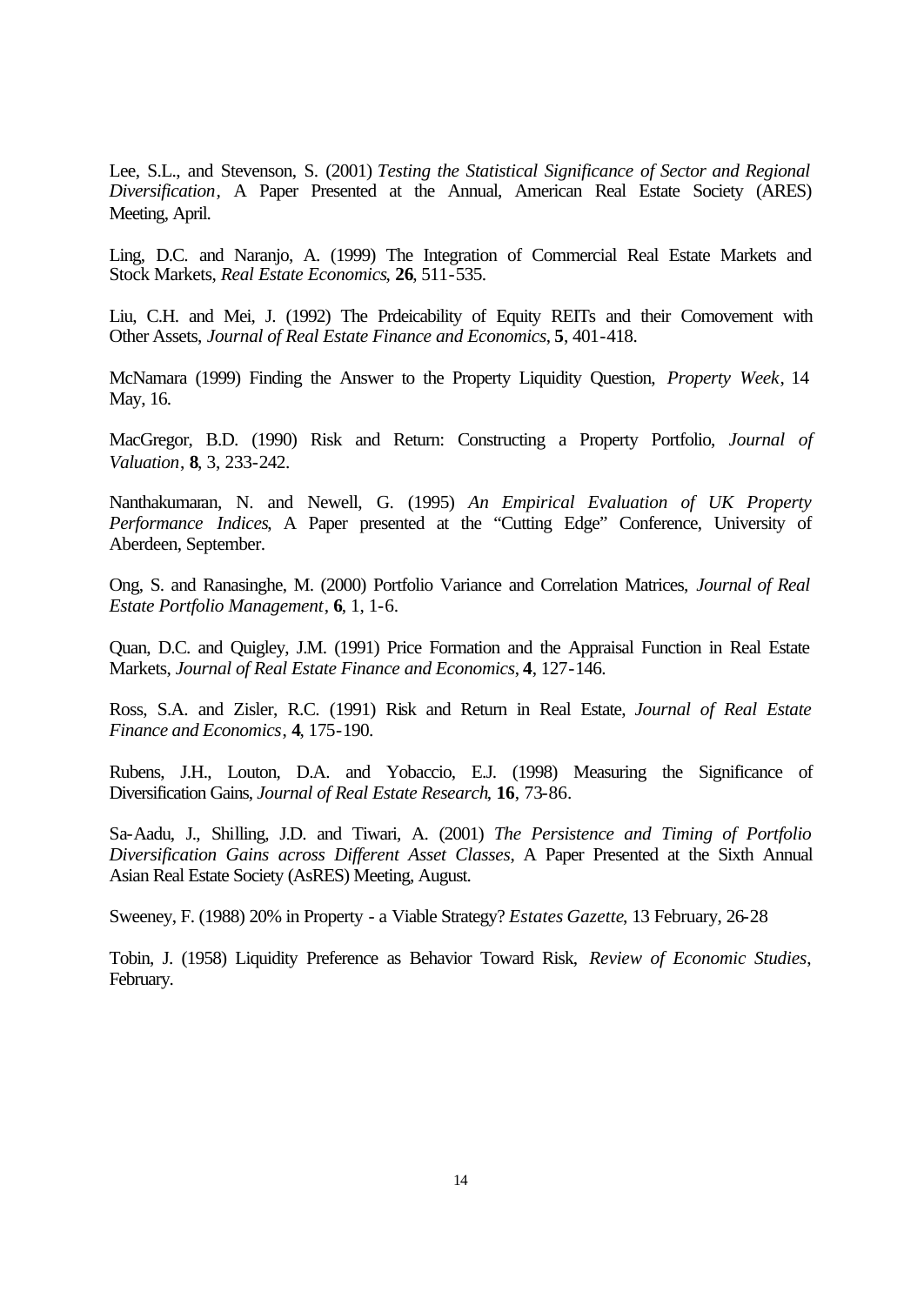

## **Figure 1: The Percentage Increase/Decrease in Portfolio Return from Replacing 5% and 20% in Equities with Property for all Four Equity/Bond Strategies: 1982-2001**